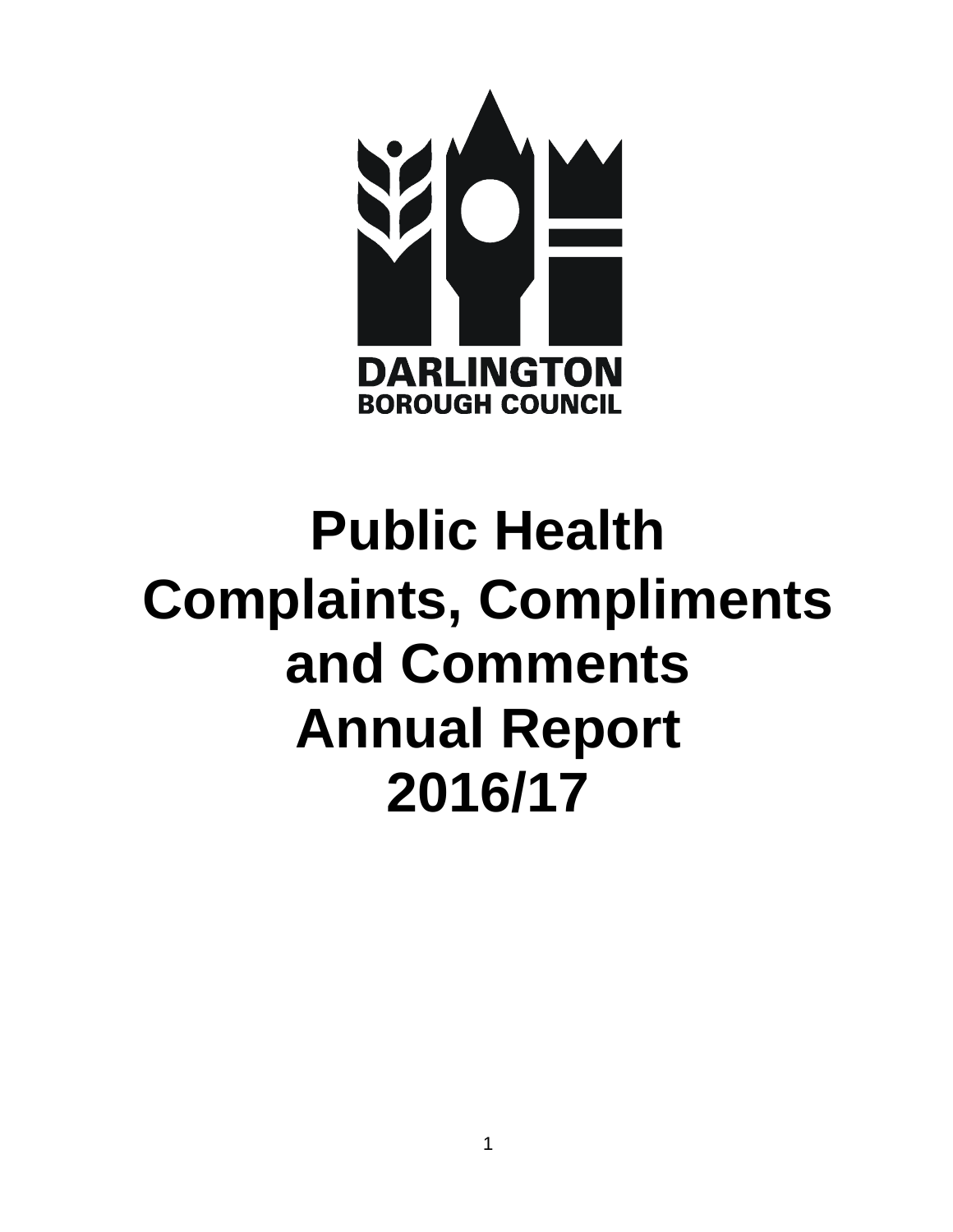## **Contents**

| Introduction                      | 3               |
|-----------------------------------|-----------------|
| <b>Local Government Ombudsman</b> | $\overline{4}$  |
| Information and Accessibility     | $\overline{4}$  |
| Summary                           | 5               |
| Review of the Year                | $6\phantom{1}6$ |
| <b>Organisational Learning</b>    | $\overline{7}$  |
| <b>Further Recommendations</b>    | $\overline{7}$  |
| Performance against the Procedure | 8               |
| Performance Indicator             | 8               |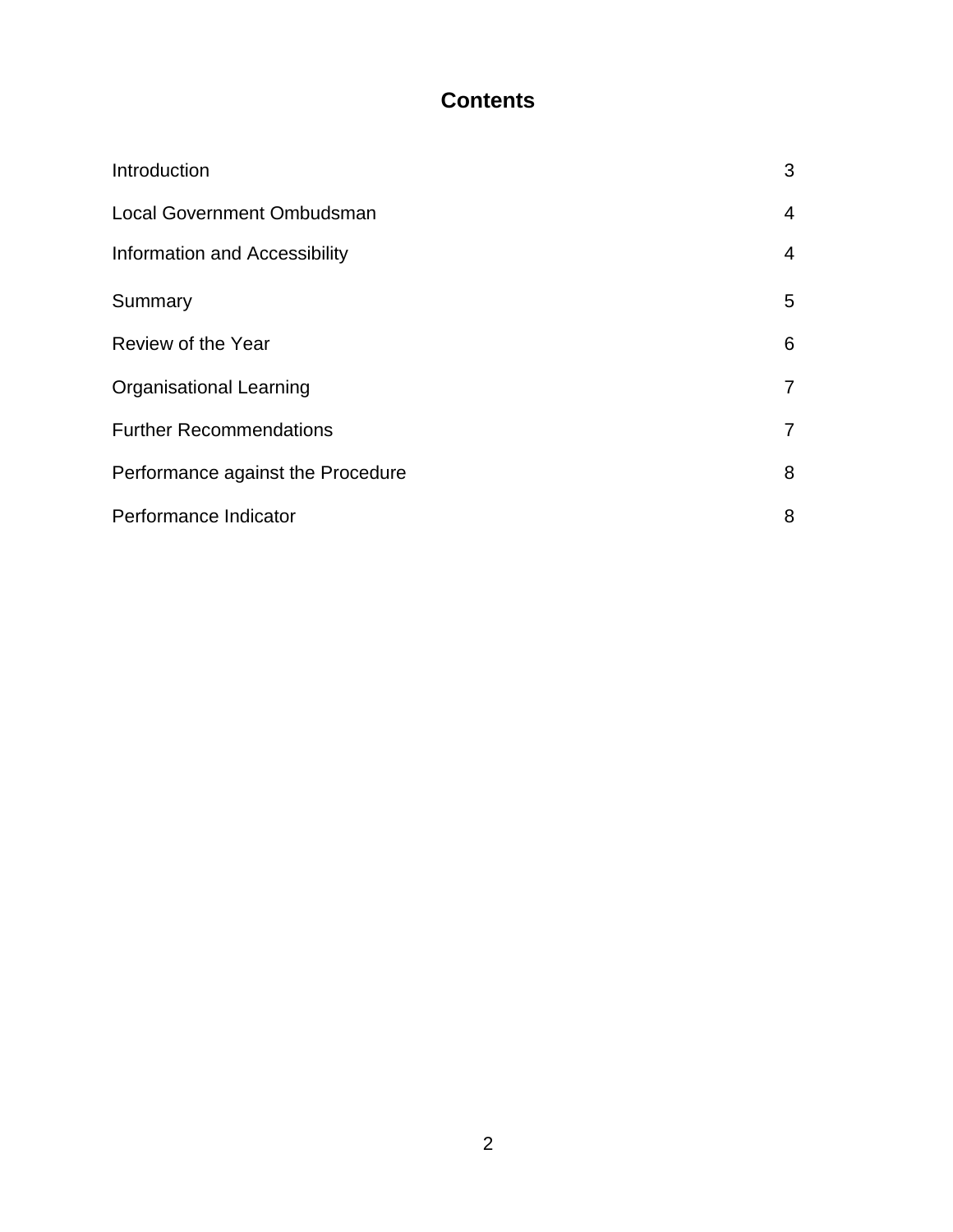## **Introduction**

The purpose of this annual report is to inform service users, carers, the public, Council Members and staff of the effectiveness of the Public Health Complaints, Compliments and Comments Procedure (the Procedure).

On the 1 April 2013 the NHS Bodies and Local Authorities (Partnership Arrangements, Care Trusts, Public Health and Local Healthwatch) Regulations 2012 (the Regulations) came into force. Part five of the Regulations deals with Complaints about Public Health Functions of Local Authorities.

The Council implemented a new procedure providing a local framework to ensure complaints are handled effectively and in line with the regulations.

The procedure aims to:

- (a) Make it as easy and accessible as possible for service users and their carers to raise complaints;
- (b) Foster an organisational culture in which complaints are accepted, owned and resolved as efficiently as possible;
- (c) Ensure high levels of customer satisfaction with complaints handling;
- (d) Resolve individual issues when they arise and reduce the number of complaints referred to the Ombudsman; and
- (e) Enable the Council to identify topics and trends in relation to Public Health complaints and improve services as a result.

The Chief Executive is the designated as the 'Responsible Person' for ensuring compliance with the arrangements made under the Regulations, and in particular ensuring that action is taken if necessary in the light of the outcome of a complaint. The functions of the responsible person will usually be performed by the Director of Public Health.

The Complaints and Information Governance Manager is designated the 'Complaints Manager' in accordance with the regulations and is responsible for managing the procedures for handling and considering complaints in accordance with the arrangements made under the Regulations.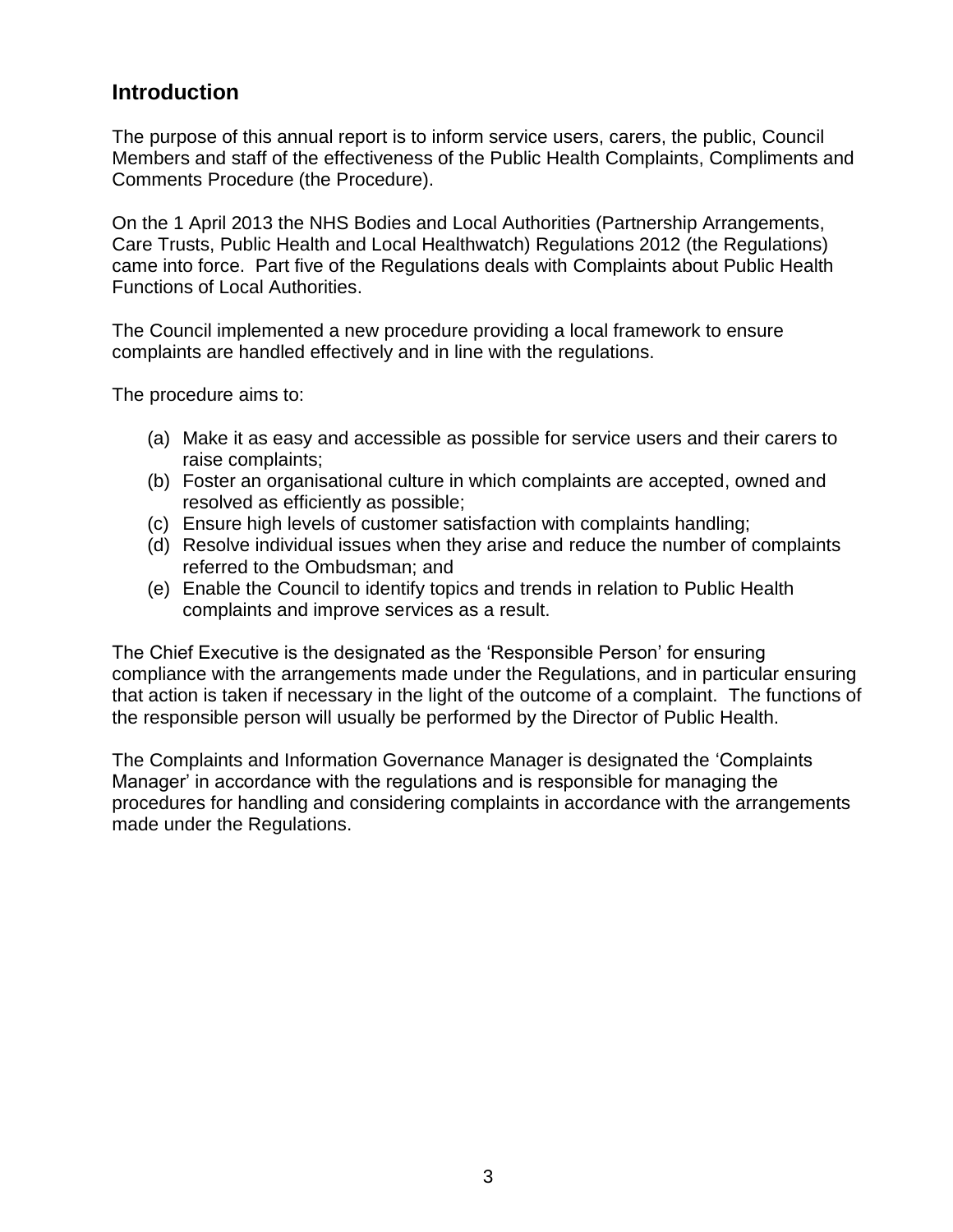## **Local Government Ombudsman**

Although complainants can refer their complaints to the Local Government Ombudsman (LGO) from the outset, the LGO will not normally investigate until the Council or service provider has conducted its own investigation and provided a response. Where it has not been possible for the complaint to be resolved to the satisfaction of the complainant they may refer the matter to the LGO.

#### **Information and Accessibility**

We are committed to making sure that everyone has equal access to all our services, including the complaints procedure. To help make sure the Council's complaints procedures are easily accessible we have produced two leaflets (one for children and young people and one for adults) covering all Council services to reflect the single point of access for complainants within the Council. The leaflets are available in all Council buildings. They have been written in line with the Plain English Campaign standards. The title is written in the most commonly used community languages and it contains details on how to access the information in other formats, for example, large print, audio and Braille.

Information is available on the Council's website. There is also an electronic form which people can use to make a complaint, pay someone a compliment or pass comment on Council services. People may make a complaint in any format they wish. This can be in writing, by email, via the web, over the phone, in person or by any other reasonable means.

The Complaints Manager can arrange advocates and interpreters (including British Sign Language interpreters) where appropriate.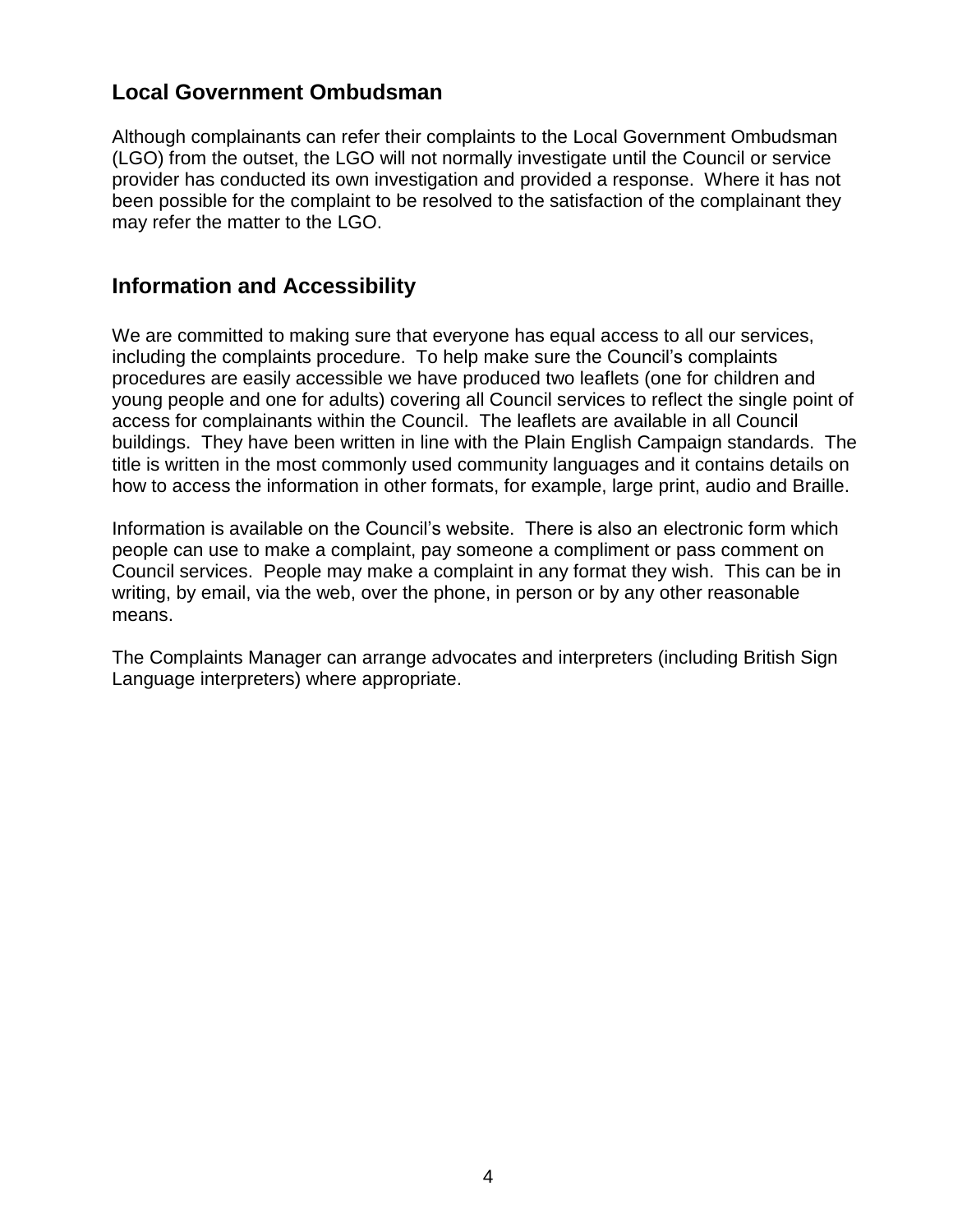## **Summary**

- The Council received four representations under the Procedure, compared to zero in 2015/16.
- The Council received three complaints about Public Health services during 2016/17, an increase from zero in 2015/16.
- The Council received one comment, an increase from zero in 2015/16.
- The Council did not receive any compliments, as was the case in 2015/16.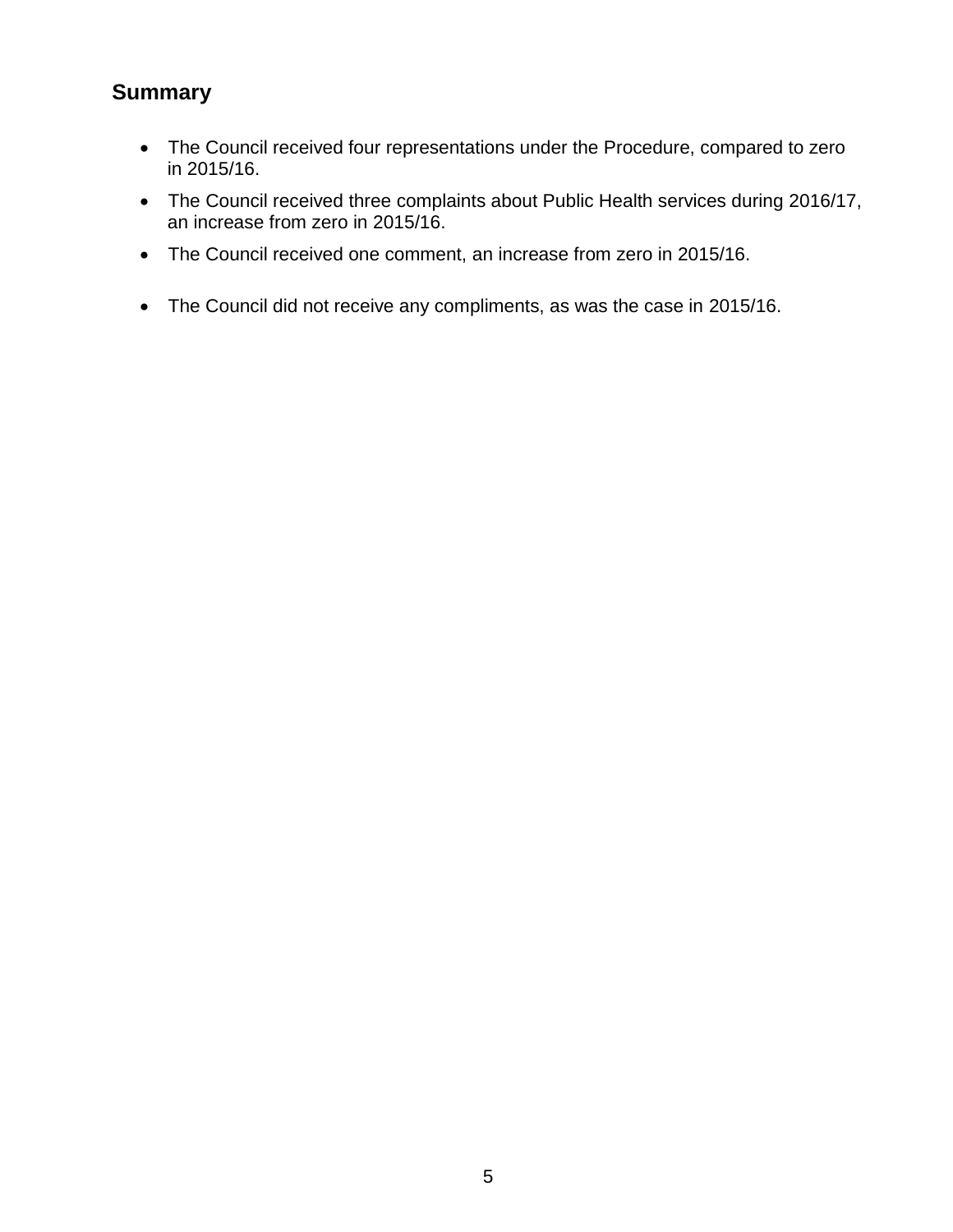## **Review of the Year**

#### **Breakdown of all Representations**

A total of four representations were handled under the procedure during 2016/17.



#### **Total Complaints, Compliments and Comments Received 2016/17**

One of the complaints received concerned the commissioning of the Contraception and Sexual Health (CASH) Service. This complaint also concerned the quality of the service provided at the CASH Clinic.

The Council received a further complaint about the service provided at the CASH Clinic.

The Council also received a complaint about the 0-19 years' Service and in particular the Health Visitor Service.

The comment received concerned problems an individual experience in accessing the Contraception and Sexual Health (CASH) service while transitional arrangements were in place.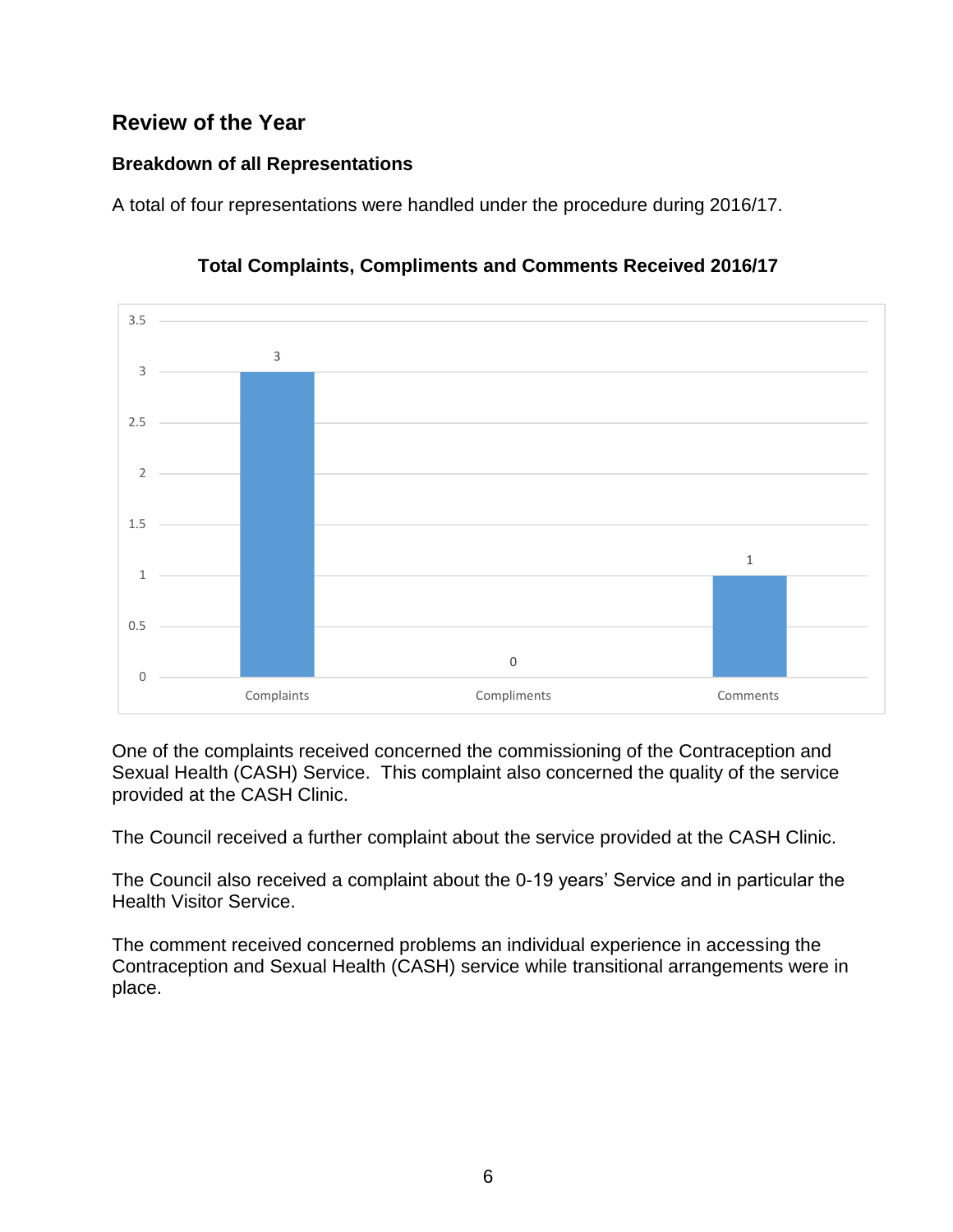#### **Complaint Outcomes**

2 complaint investigations dealing with three separate issues were concluded during 2016/17. The outcomes of these complaints are detailed in the chart below.

| <b>Service Area/Team</b>   | <b>Upheld</b> | <b>Partly</b><br><b>Upheld</b> | <b>Not</b><br><b>Upheld</b> | <b>Total</b> |
|----------------------------|---------------|--------------------------------|-----------------------------|--------------|
| Darlington Borough Council |               |                                |                             |              |
| <b>CASH Service</b>        |               |                                |                             |              |
| <b>TOTAL</b>               |               |                                |                             |              |

#### **Local Government Ombudsman Complaints Received 2016/17**

Zero Public Health complaints were progressed to the LGO during 2016/17, the same as in 2015/16.

#### **Local Government Ombudsman Complaint Outcomes 2016/17**

Zero Public Health complaints were determined by the LGO during 2016/17, the same as in 2015/16.

## **Organisational Learning**

All resolution and organisational learning actions identified as a result of complaints are assigned to a responsible manager and progress against those actions is monitored by the Complaints Manager. In addition to those actions taken to resolve individual complaints several service improvements were made following complaint investigations during 2016/17. As a result of one complaint it was agreed that all Darlington GP practices would adopt a more proactive way of providing information and signposting to the new service for those women that they know have an IUD, IUS or Contraceptive Implant to enable them to plan for their contraceptive needs.

It was also agreed that in relation to the CASH Service all clinical staff would be reminded about introducing themselves at every stage of a patient's journey. Staff were also reminded of the provider's Dignity & Respect policy. All staff were also reminded of the Patient Group Direction in relation to the supply and administration of lidocaine and the provider Primary Healthcare Darlington provided a patient information leaflet (PIL) to be given to all patients undergoing an injection. A written consent form detailing procedure details was introduced to ensure standard information and advice is given to patients to ensure that patients are fully informed. The Contraceptive and Sexual Health GP mentor, as the senior clinician, agreed to conduct a review on the practice and procedures undertaken during appointments in the clinics in order to provide feedback and update training for clinical staff.

## **Further recommendations**

There are no further recommendations.